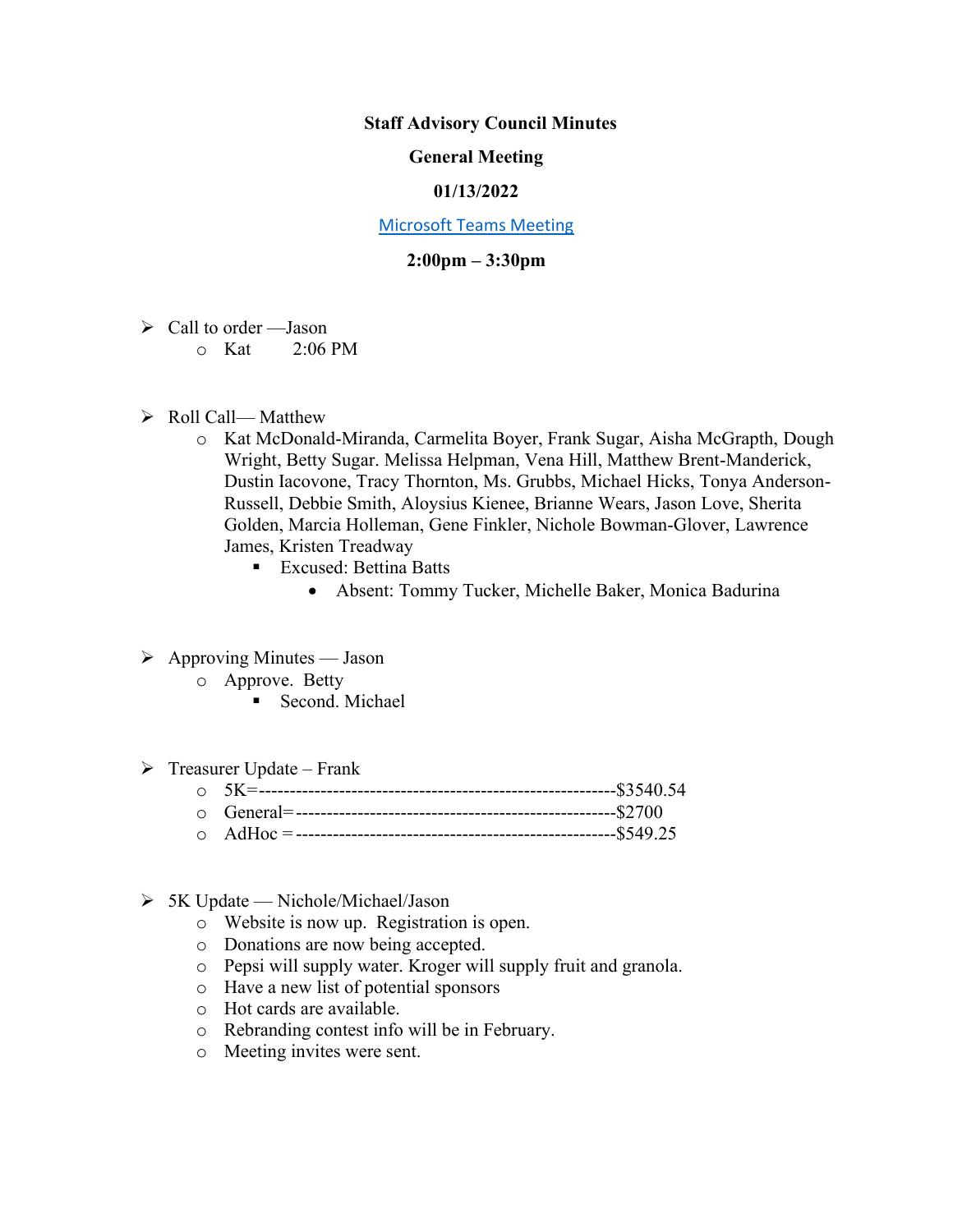- ➢ SAC Committees Report Outs Tommy/Kat/Doug
	- o By-Laws, Doug: Recommended changes to by-laws have been made and circling back for reconsideration. Please review files sent from Doug 1/13.
		- Issue one: Kat approve. Frank Second. PASSED
		- **Example 1** Issue two: Michael approve. Jason second. PASSED
		- **Exercise 1** Issue three: Michael approve. Betty second. PASSED
			- Will revisit "reviewing membership forms". to be addressed next month.
	- o Communication, Kat:
		- Updating the website information on 5k scholarships
		- working to get headshots for everyone. Covid and new restrictions are causing a few difficulties.
		- Inventory of missing minutes
	- o Activities: Nichole. We have some ideas developing.
- ➢ Business Case Subcommittee Update
	- o 3 different groups working to bring a final document to the table.
	- o Looking to have this final document by end of next month.
- ➢ Mentoring Circles/Leadership Lunches pilot program Jason/Kat
	- o We want to create connections.
	- o Small group roundtable interactions.
	- o Ideas have the backing of Dr. Harrison
	- o Pilot session to be announced soon. Open to SAC members. KEEP YOUR EYE OUT FOR INVITE.
		- **•** These are Professional Development focused. (not on issues/thoughts on the college itself)
		- Any ideas for topics for the roundtable discussions are welcome. Please forward to Kat.
		- Want to open it up to all employees. Won't just be hosted by SAC or executive team.
- $\triangleright$  Staff Listening Session with Dr. Butler Jason
	- o Details to be narrowed down and passed on.
- $\triangleright$  Open Discussion/Questions All
	- o Nichole. Call out to the women's ERG for hosting Dr. Williams. Great, positive experience.
	- o Kristen. Trying to get a Dr. Williams session open to the whole campus.
- ➢ Adjournment